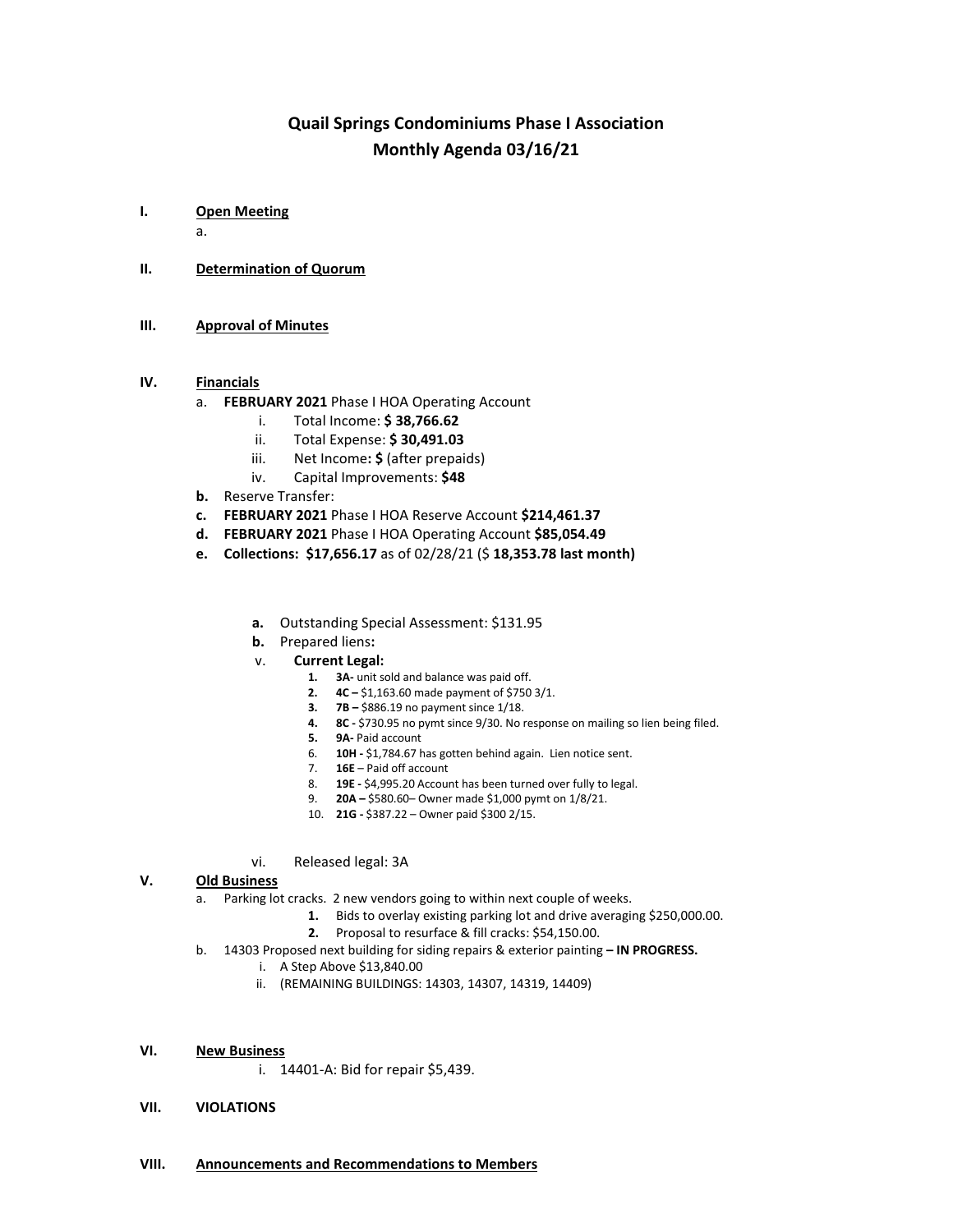## **IX. Homeowner Time**

# **X. Next Meeting**: Tuesday March 16<sup>th</sup>, 2021 @ 7:00p +/-

a. Annual meeting: March 1, 2021 @ 6p

# **XI. Adjournment** a.

# **XII. Executive Session**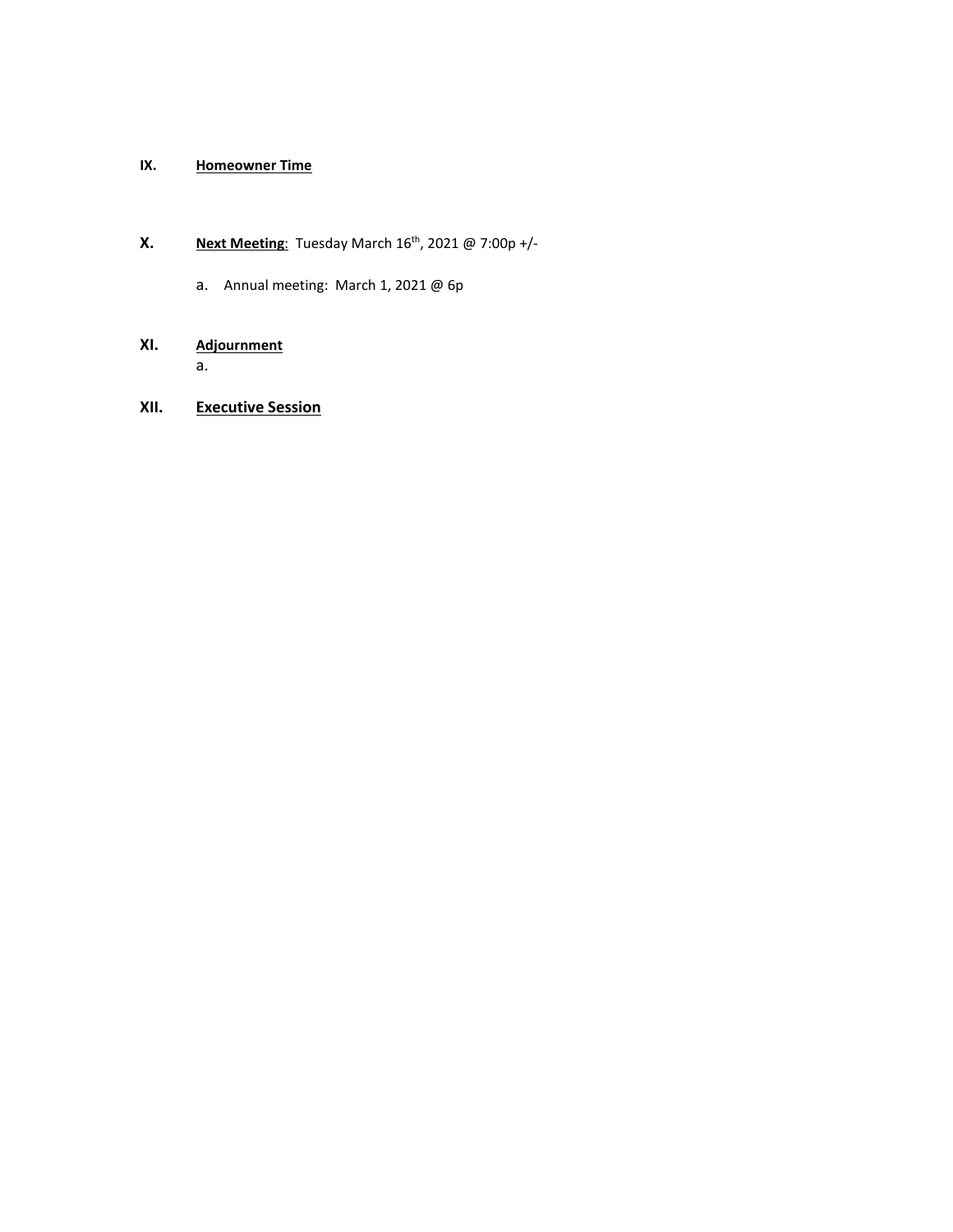# **Quail Springs Condominiums Phase I Association Monthly Minutes 02/16/21**

- **Open Meeting** : Meeting call to order at 6.25pm
- **Determination of Quorum** : Mark,Linda, Kat and Marie present on Zoom.
- **Approval of Minutes** : Mark made a motion to approve the Minutes. Linda seconded. Motion passed.
- **Financials** : Mark made a motion to approve the Financials. Linda seconded. Motion passed
	- **JANUARY 2021** Phase I HOA Operating Account
		- Total Income: **\$ 40,943.72**
		- Total Expense: **\$ 38,178.23**
		- Net Income**: \$8,979.45** (after prepaids)
		- Capital Improvements: **\$0.00**
	- Reserve Transfer:
	- **JANUARY 2021** Phase I HOA Reserve Account **\$214,458.08**
	- **JANUARY 2021** Phase I HOA Operating Account **\$79,034.59**
	- **Collections: \$18,353.78** as of 01/31/21 (\$ **17,549.34 last month)**

| Type   | <b>Description</b>         | $0 - 30$ | 31-60    | 61-90 | $91+$    | Total     |
|--------|----------------------------|----------|----------|-------|----------|-----------|
| LC     | Late Charge                | 219.84   | 165.70   | 0.00  | 750.18   | 1,135.72  |
| SP     | Special Assessment         | 0.00     | 0.00     | 0.00  | 145.16   | 145.16    |
| DC     | <b>Dues Charge</b>         | 5,086.25 | 2.354.74 | 0.00  | 5,861.83 | 13,302.82 |
| CВ     | Charge Back Maintenance    | 1,775.00 | 0.00     | 0.00  | 0.00     | 1,775.00  |
| LG     | Legal Fees                 | 0.00     | 0.00     | 0.00  | 264.00   | 264.00    |
| PP     | Payment Plan               | 0.00     | 0.00     | 0.00  | 68.32    | 68.32     |
| СL     | <b>Closing Letter</b>      | 100,00   | 0.00     | 0.00  | 0.00     | 100.00    |
| LegRem | <b>Legal Reimbursement</b> | 0.00     | 0.00     | 0.00  | 758.32   | 758.32    |
|        |                            | 7.181.09 | 2.520.44 | 0.00  | 7.847.81 | 17.549.34 |

- Outstanding Special Assessment: \$0.00
- Prepared liens**:** 
	- **Current Legal:**
		- **3A-** \$3,166.60 Unit in escrow
		- **4C –** \$968.26 Owner said to be dropping off payment.
		- **7B –** \$654.11 payment made 1/18.
		- **8C -** \$577.45 no pymt since 9/30. Prepared and mailed unfiled lien.
		- 9A- \$180.35 owes current months dues plus late fees.
		- **10H -** \$1,515.67 has gotten behind again. Lien notice sent.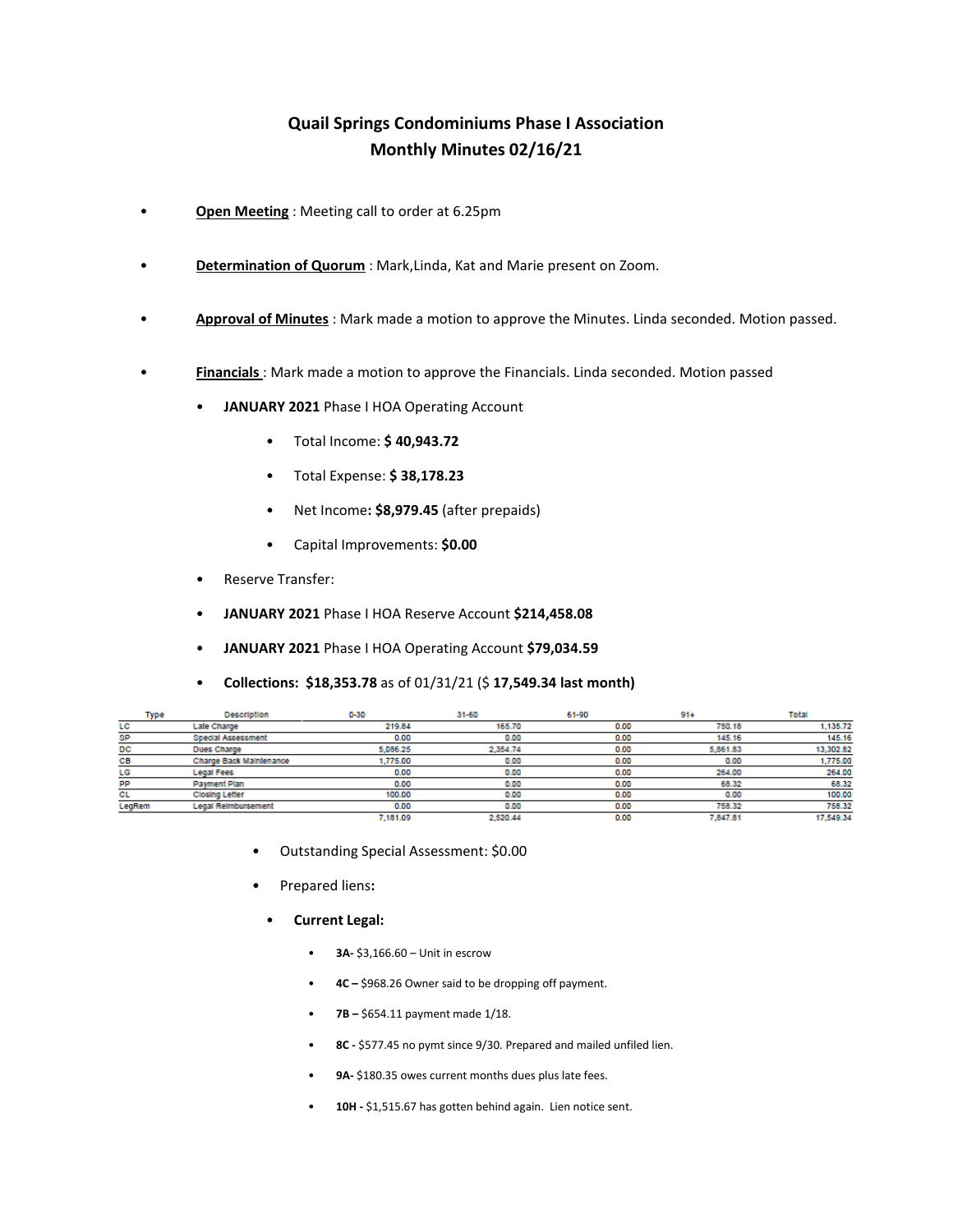- **16E**  \$854.36– Owner has not made pymt since 7/7/20. Unfiled lien prepared.
- **19E -** \$4,973.62 Account has been turned over fully to legal. **Board Members voted to accept \$2000.00 payment and payment plan for reminder.**
- **20A –** \$340.97– Owner made \$1,000 pymt on 1/8/21.
- **21G -** \$460.48 Owner paid \$300 2/15.
- Released legal:

#### • **Old Business**

- Parking lot cracks. 2 new vendors going to within next couple of weeks. **New vendors didn't respond.**
	- Bids to overlay existing parking lot and drive averaging \$250,000.00.
	- Proposal to resurface & fill cracks: \$54,150.00. **BBC STILL INTERESTED. Erin proposed do to parking one section at a time (Total of 4 sections) Need new bid.**
- 14319 Proposed next building for siding repairs & exterior painting **APPROVED.**
	- A Step Above \$18,585.00 Vendor has been notified and work to begin once weather permits.
- 14303 Proposed next building for siding repairs & exterior painting **– APPROVED.**
	- A Step Above \$13,840.00 Vendor has been notified and work to begin once weather permits. (REMAINING BUILDINGS: 14303, 14307, 14319, 14409)
- Annual meeting to be March 1, 2021 @ 6:00p
- Tree trimming \$2,900 Vendor notified and will begin work once weather permits.
- **New Business**
- **VIOLATIONS**
- **Announcements and Recommendations to Members** : Taryn is the new assistant. For Emergency use 405-755-9135 or 405-677-9116 or use email.
- **Homeowner Time** : Need to have a Second person to sign checks..... Eddie 1-C : When is next Board Members election..... Mary Ellen 1-G has free wood for anyone who need some / Question about water bill increase because of weather.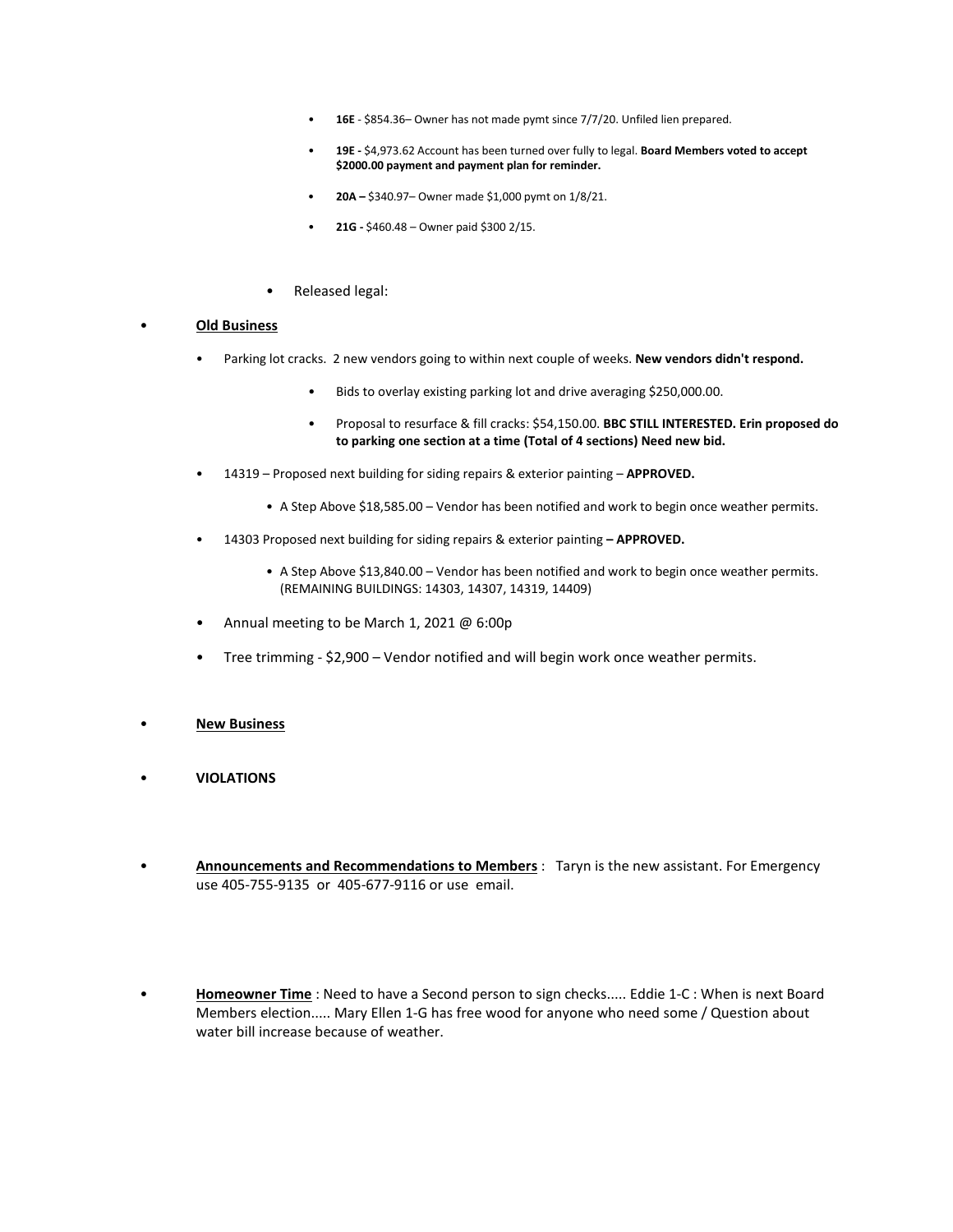- **Next Meeting**: Tuesday March 16th, 2021 @ 7:00pm
	- Annual meeting: March 1, 2021 @ 6.00pm
- **Adjournment** : Mark made a motion to adjourn the Meeting at 6.55pm. Linda seconded. Motion passed.
- **Executive Session**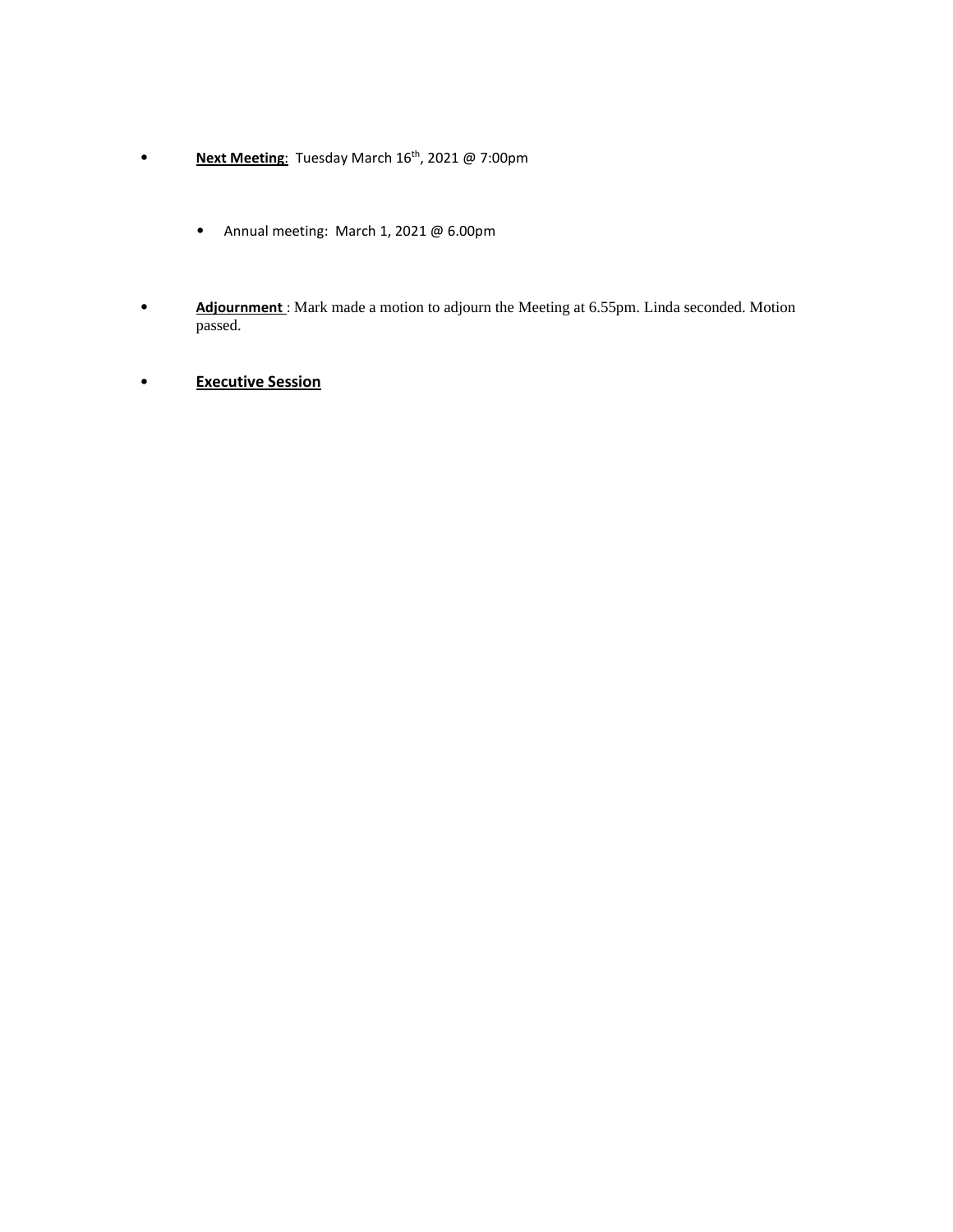# **Budget Comparison**

### Quail Springs HOA *Comparison Periods: 02/01/21 - 02/28/21 and 01/01/21 - 02/28/21 (cash basis)*

|                                 | <b>Actual</b><br>02/01/21 - 02/28/21 | <b>Budget</b><br>$02/21 - 02/21$ | \$ Change | % Change  | <b>Actual YTD</b><br>01/01/21 - 02/28/21 | <b>Budget YTD</b><br>$01/21 - 02/21$ | \$ Change | % Change  |
|---------------------------------|--------------------------------------|----------------------------------|-----------|-----------|------------------------------------------|--------------------------------------|-----------|-----------|
| <b>INCOME</b>                   |                                      |                                  |           |           |                                          |                                      |           |           |
| 302 Membership Dues Income      | 38,553.11                            | 37,152.00                        | 1,401.11  | 3.8%      | 79,335.20                                | 74,304.00                            | 5,031.20  | 6.8%      |
| 307 Interest Income             | 3.29                                 | 1.00                             | 2.29      | 229.0%    | 6.93                                     | 2.00                                 | 4.93      | 246.5%    |
| 309 Late Fee Income             | 102.01                               | 258.34                           | $-156.33$ | $-60.5%$  | 282.30                                   | 516.68                               | $-234.38$ | $-45.4%$  |
| 314 Compliance Fee Income       | 45.00                                | 0.00                             | 45.00     |           | 45.00                                    | 0.00                                 | 45.00     |           |
| 315 Closing Letters             | 50.00                                | 100.00                           | $-50.00$  | $-50.0%$  | 51.76                                    | 200.00                               | $-148.24$ | $-74.1%$  |
| 321 Special Assessment          | 13.21                                | 0.00                             | 13.21     |           | 13.21                                    | 0.00                                 | 13.21     |           |
| 317 Other Income                |                                      |                                  |           |           |                                          |                                      |           |           |
| 1065 General Reimbursement      | 0.00                                 | 0.00                             | 0.00      |           | $-24.06$                                 | 0.00                                 | $-24.06$  |           |
| 317 Total Other Income          | 0.00                                 | 0.00                             | 0.00      |           | $-24.06$                                 | 0.00                                 | $-24.06$  |           |
| <b>TOTAL INCOME</b>             | 38,766.62                            | 37,511.34                        | 1,255.28  | 3.3%      | 79,710.34                                | 75,022.68                            | 4,687.66  | 6.2%      |
| <b>EXPENSE</b>                  |                                      |                                  |           |           |                                          |                                      |           |           |
| 600 Management                  |                                      |                                  |           |           |                                          |                                      |           |           |
| 6002 Management Fees            | 2,456.62                             | 2,300.00                         | 156.62    | 6.8%      | 4,987.17                                 | 4,600.00                             | 387.17    | 8.4%      |
| 6004 In-House Administrion      | 1,575.00                             | 1,700.00                         | $-125.00$ | $-7.4%$   | 3,354.00                                 | 3,400.00                             | $-46.00$  | $-1.4%$   |
| 600 Total Management            | 4,031.62                             | 4,000.00                         | 31.62     | 0.8%      | 8,341.17                                 | 8,000.00                             | 341.17    | 4.3%      |
| 604 Utilities                   |                                      |                                  |           |           |                                          |                                      |           |           |
| 6041 Internet                   | 0.00                                 | 75.00                            | $-75.00$  | $-100.0%$ | $-105.01$                                | 150.00                               | $-255.01$ | -170.0%   |
| 6042 Electric                   | 903.21                               | 1,175.00                         | $-271.79$ | $-23.1%$  | 2,053.77                                 | 2,350.00                             | $-296.23$ | $-12.6%$  |
| 6043 Telephone                  | 341.29                               | 100.00                           | 241.29    | 241.3%    | 314.93                                   | 200.00                               | 114.93    | 57.5 %    |
| 6045 Water And Sewer Utility    | 8,721.88                             | 7,000.00                         | 1,721.88  | 24.6%     | 19,297.64                                | 14,000.00                            | 5,297.64  | 37.8%     |
| 6047 Fire Supression System     | 0.00                                 | 60.00                            | $-60.00$  | $-100.0%$ | 59.90                                    | 120.00                               | $-60.10$  | $-50.1%$  |
| 604 Total Utilities             | 9,966.38                             | 8,410.00                         | 1,556.38  | 18.5%     | 21,621.23                                | 16,820.00                            | 4,801.23  | 28.5%     |
| 607 Repairs & Maintenance       |                                      |                                  |           |           |                                          |                                      |           |           |
| 15 Roofing                      | 0.00                                 | 216.67                           | $-216.67$ | $-100.0%$ | 0.00                                     | 433.34                               | $-433.34$ | $-100.0%$ |
| 16 Carports & Balconies         | 232.00                               | 833.34                           | $-601.34$ | $-72.2%$  | 5,896.12                                 | 1,666.68                             | 4,229.44  | 253.8%    |
| 612 Exterior Paint / Siding     | 0.00                                 | 75.00                            | $-75.00$  | $-100.0%$ | 0.00                                     | 150.00                               | $-150.00$ | $-100.0%$ |
| 613 Electrical                  | 456.00                               | 250.00                           | 206.00    | 82.4%     | 895.00                                   | 500.00                               | 395.00    | 79.0%     |
| 614 Flooring                    | 0.00                                 | 0.00                             | 0.00      |           | 964.53                                   | 0.00                                 | 964.53    |           |
| 615 Windows & Doors             | 0.00                                 | 0.00                             | 0.00      |           | 104.00                                   | 0.00                                 | 104.00    |           |
| 617 Materials & Supplies        | 11.92                                | 215.00                           | $-203.08$ | $-94.5%$  | 285.37                                   | 430.00                               | $-144.63$ | $-33.6%$  |
| 618 Plumbing                    | 2,537.00                             | 416.67                           | 2,120.33  | 508.9%    | 4,659.00                                 | 833.34                               | 3,825.66  | 459.1%    |
| 619 Contract Labor              | 272.00                               | 500.00                           | $-228.00$ | $-45.6%$  | 416.00                                   | 1,000.00                             | $-584.00$ | $-58.4%$  |
| 621 Fence & Gate Repair         | 649.04                               | 500.00                           | 149.04    | 29.8%     | 1,464.68                                 | 1,000.00                             | 464.68    | 46.5%     |
| 624 Structural/Foundation       | 0.00                                 | 100.00                           | $-100.00$ | $-100.0%$ | 0.00                                     | 200.00                               | $-200.00$ | -100.0%   |
| 608 Landscaping/Trees/Grounds   | 378.75                               | 166.67                           | 212.08    | 127.2%    | 478.75                                   | 333.34                               | 145.41    | 43.6 %    |
| 607 Total Repairs & Maintenance | 4,536.71                             | 3,273.35                         | 1,263.36  | 38.6%     | 15,163.45                                | 6,546.70                             | 8,616.75  | 131.6%    |

*Budget Comparison 03/10/21 9:14 AM Page 1 of 3 [rentmanager.com - property management systems rev.12.693](http://www.rentmanager.com)*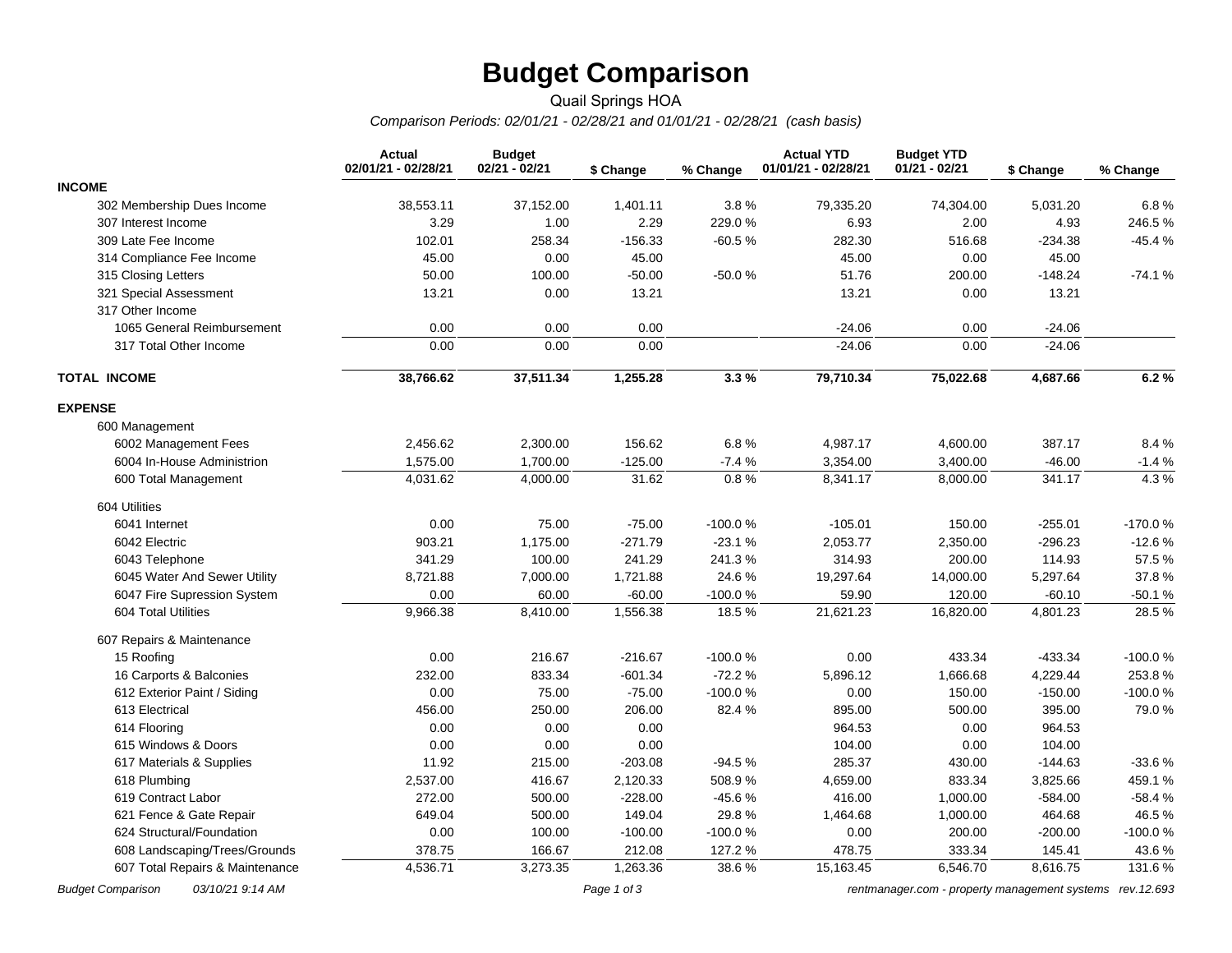|                                    | <b>Actual</b><br>02/01/21 - 02/28/21 | <b>Budget</b><br>02/21 - 02/21 | \$ Change   | % Change  | <b>Actual YTD</b><br>01/01/21 - 02/28/21 | <b>Budget YTD</b><br>$01/21 - 02/21$ | \$ Change   | % Change  |
|------------------------------------|--------------------------------------|--------------------------------|-------------|-----------|------------------------------------------|--------------------------------------|-------------|-----------|
| 670 Taxes/Insurance                |                                      |                                |             |           |                                          |                                      |             |           |
| 675 Insurance                      | 11,666.82                            | 10,550.00                      | 1,116.82    | 10.6%     | 22,833.64                                | 21,100.00                            | 1,733.64    | 8.2%      |
| 670 Total Taxes/Insurance          | 11,666.82                            | 10,550.00                      | 1,116.82    | 10.6%     | 22,833.64                                | 21,100.00                            | 1,733.64    | 8.2%      |
| 671 Legal, Professional Fees       |                                      |                                |             |           |                                          |                                      |             |           |
| 6710 Legal/Attorney                | 64.00                                | 367.00                         | $-303.00$   | $-82.6%$  | 64.00                                    | 734.00                               | $-670.00$   | $-91.3%$  |
| 6711 Accounting/Accountant         | 0.00                                 | 275.00                         | $-275.00$   | -100.0%   | 0.00                                     | 275.00                               | $-275.00$   | $-100.0%$ |
| 6712 Lien Filing Fees              | 0.00                                 | 30.00                          | $-30.00$    | $-100.0%$ | 0.00                                     | 60.00                                | $-60.00$    | $-100.0%$ |
| 671 Total Legal, Professional Fees | 64.00                                | 672.00                         | $-608.00$   | $-90.5%$  | 64.00                                    | 1,069.00                             | $-1,005.00$ | $-94.0%$  |
| 676 Accounting Software            |                                      |                                |             |           |                                          |                                      |             |           |
| 6761 Software Rental               | 0.00                                 | 110.00                         | $-110.00$   | $-100.0%$ | $-290.00$                                | 220.00                               | $-510.00$   | $-231.8%$ |
| 676 Other Accounting Software      | 145.00                               | 0.00                           | 145.00      |           | 0.00                                     | 0.00                                 | 0.00        |           |
| 676 Total Accounting Software      | 145.00                               | 110.00                         | 35.00       | 31.8%     | $-290.00$                                | 220.00                               | $-510.00$   | $-231.8%$ |
| 700 Office / Adminstrative         |                                      |                                |             |           |                                          |                                      |             |           |
| 678 Bank Charges/Fees              | 32.50                                | 0.00                           | 32.50       |           | 38.00                                    | 0.00                                 | 38.00       |           |
| 7000 Postage                       | 0.00                                 | 40.00                          | $-40.00$    | $-100.0%$ | 0.00                                     | 80.00                                | $-80.00$    | $-100.0%$ |
| 7003 Office Supplies               | 0.00                                 | 36.67                          | $-36.67$    | $-100.0%$ | 0.00                                     | 73.34                                | $-73.34$    | $-100.0%$ |
| 700 Other Office / Adminstrative   | 0.00                                 | 0.00                           | 0.00        |           | 525.00                                   | 0.00                                 | 525.00      |           |
| 700 Total Office / Adminstrative   | 32.50                                | 76.67                          | $-44.17$    | $-57.6%$  | 563.00                                   | 153.34                               | 409.66      | 267.2%    |
| 5014 CAPITAL IMPROVEMENTS          |                                      |                                |             |           |                                          |                                      |             |           |
| 501406 Windows, Siding or Painting | 48.00                                | 4,000.00                       | $-3,952.00$ | $-98.8%$  | 48.00                                    | 8,000.00                             | $-7,952.00$ | $-99.4%$  |
| 5014 Total CAPITAL IMPROVEMENTS    | 48.00                                | 4,000.00                       | $-3,952.00$ | $-98.8%$  | 48.00                                    | 8,000.00                             | $-7,952.00$ | $-99.4%$  |
| 5102 Reserve Transfer              | 0.00                                 | 4,000.00                       | $-4,000.00$ | $-100.0%$ | 0.00                                     | 8,000.00                             | $-8,000.00$ | $-100.0%$ |
| <b>TOTAL EXPENSE</b>               | 30,491.03                            | 35,092.02                      | $-4,600.99$ | $-13.1%$  | 68,344.49                                | 69,909.04                            | $-1,564.55$ | $-2.2%$   |
| <b>OTHER INCOME</b>                |                                      |                                |             |           |                                          |                                      |             |           |
| 800 Unallocated Prepays            | $-1,855.33$                          | 0.00                           | $-1,855.33$ |           | 4,358.63                                 | 0.00                                 | 4,358.63    |           |
| <b>TOTAL OTHER INCOME</b>          | $-1,855.33$                          | 0.00                           | $-1,855.33$ |           | 4,358.63                                 | 0.00                                 | 4,358.63    |           |
| <b>NET INCOME</b>                  | 6,420.26                             | 2,419.32                       | 4,000.94    | 165.4%    | 15,724.48                                | 5,113.64                             | 10,610.84   | 207.5%    |
| <b>NET INCOME SUMMARY</b>          |                                      |                                |             |           |                                          |                                      |             |           |
| Income                             | 38,766.62                            | 37,511.34                      | 1,255.28    | 3.3%      | 79,710.34                                | 75,022.68                            | 4,687.66    | 6.2%      |
| Expense                            | $-30,491.03$                         | $-35,092.02$                   | 4,600.99    | 13.1 %    | $-68,344.49$                             | $-69,909.04$                         | 1,564.55    | 2.2%      |
| Other Income & Expense             | $-1,855.33$                          | 0.00                           | $-1,855.33$ |           | 4,358.63                                 | 0.00                                 | 4,358.63    |           |
| <b>NET INCOME</b>                  | 6,420.26                             | 2,419.32                       | 4,000.94    | 165.4%    | 15,724.48                                | 5,113.64                             | 10,610.84   | 207.5%    |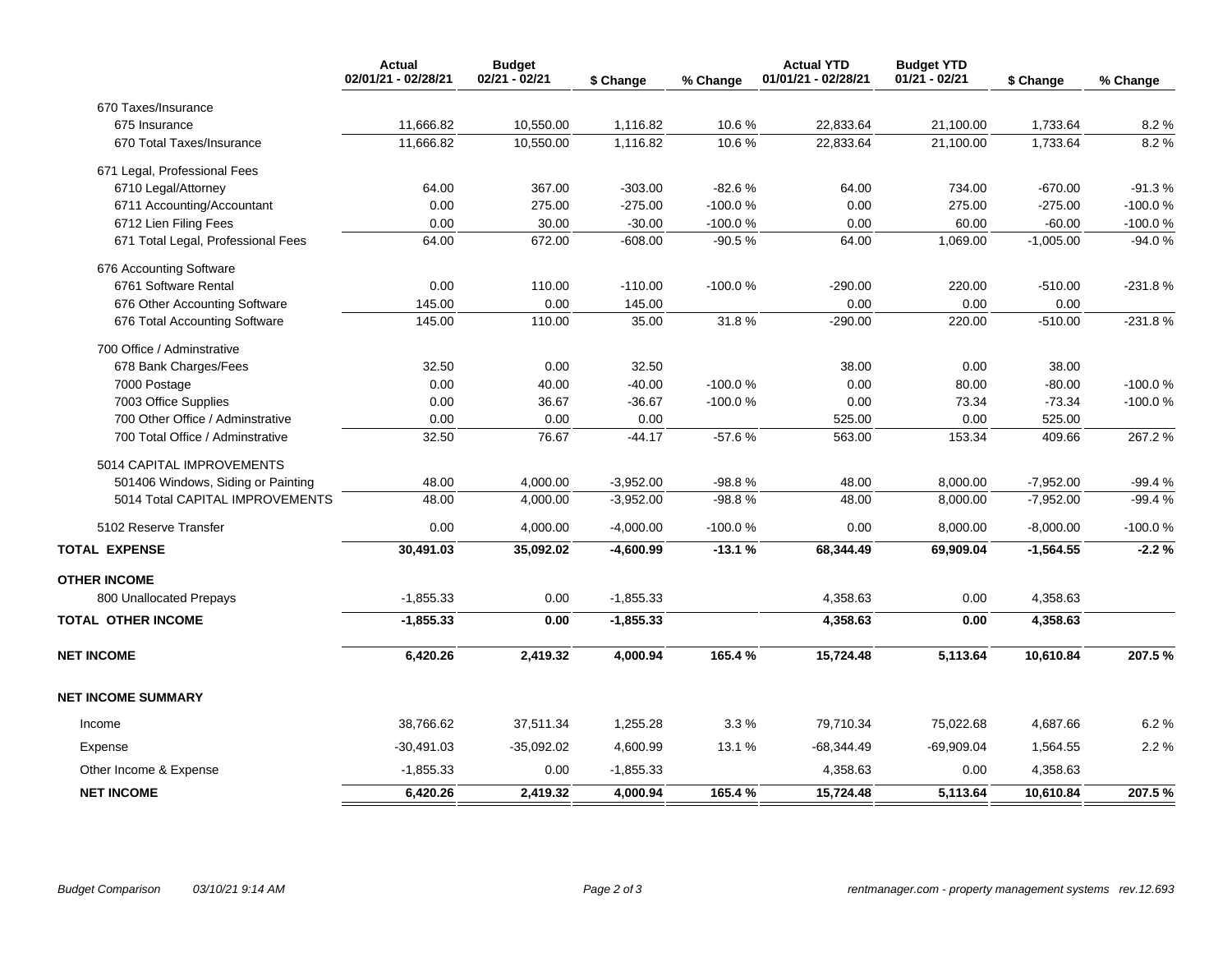| Actual                             | Budget |           | <b>Actual YTD</b> | <b>Budget YTD</b> |           |          |
|------------------------------------|--------|-----------|-------------------|-------------------|-----------|----------|
| 02/01/21 - 02/28/21  02/21 - 02/21 |        | \$ Change |                   |                   | \$ Change | % Change |